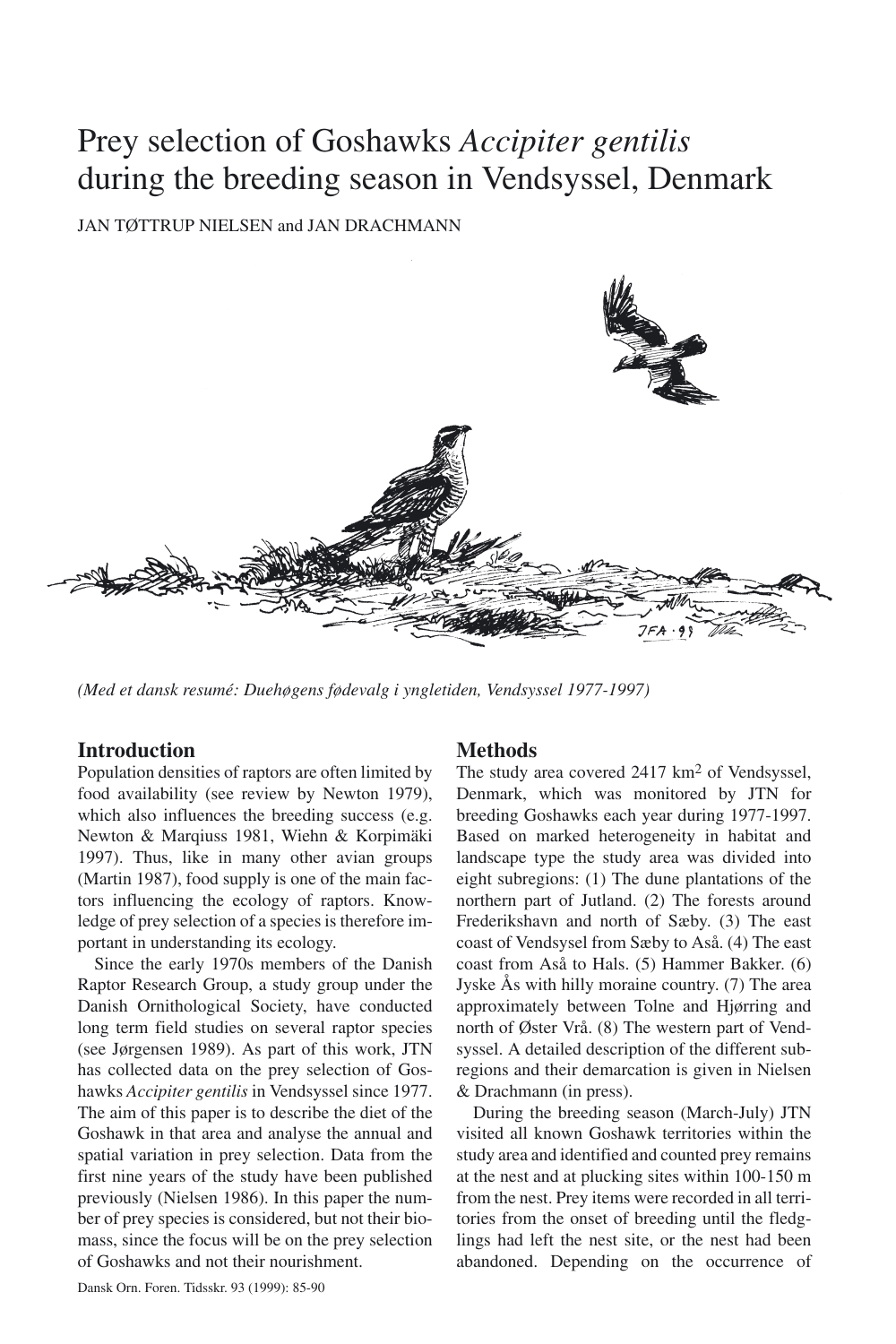

Fig. 1. Percentages of the eight main prey groups killed by Goshawks in Vendsyssel during the breeding season (means for 1977-1997).

*Den procentvise fordeling af otte grupper af byttedyr taget af Duehøg i Vendsyssel i yngletiden (gennemsnit for 1977-1997). Pigeons: duer; Corvids: kragefugle; Thrushes: drosler; Small birds: småfugle; Gulls: måger; Gamebirds: hønsefugle; Mammals: pattedyr; Other birds: andre fugle.*

young, two to six visits were made per nest site. Prey remains in the nests were recorded when the young were banded, and again 2-3 weeks after the fledglings had left the nest. Prey remains used to identify the prey species included feathers, hairs, breast bones, skulls and feet. For each item found, date of collection, species, quantity and approximate date of killing were recorded. Whenever possible, birds were aged as full-growns, fledglings or nestlings, according to the stage of development of the flight and tail feathers. Hawk pellets found in the study area were often of limited use, because they mainly consisted of greyish feather fragments which were difficult to identify, and bones more or less digested. However, bone fragments (mainly from mammals) and identification rings from domestic pigeons were found in fairly large numbers in the hawk pellets. In total, 20 937 items representing at least 19 670 prey animals were identified from 953 Goshawk breeding attempts.

### **Data analysis**

When remains of a particular prey species were found both in the nest and on plucking sites on the ground it could be difficult to decide whether the remains were from one or more individuals. Therefore, all potential doubles were excluded. Data from 1987 could not be included in the analyses, since no standardised recording of prey remains were conducted that year.

The prey species were subdivided into eight taxonomic groups (Fig. 1), and the proportion of each prey group taken by Goshawks per year calculated. Simple linear regressions of arcsine transformed prey proportion on year were performed for each prey group to investigate whether there were any trends in the prey proportions taken during the study period. To test if there was any association between the different prey proportions taken each year, a Pearson correlation matrix of the annual prey proportions of each prey group was constructed. To control for annual trends in the proportions of prey taken, the residuals from the regressions of prey proportion on year were used to construct the correlation matrix.

To test if the mean proportion of each prey group varied significantly between the subregions Friedman's nonparametric analysis of variance was performed on each prey group. Subregion 5 had to be excluded from this analysis, since only 1-3 Goshawk pairs bred there each year and few prey items were recorded. Likewise, the years 1977-1979 were excluded from this analysis, since too few prey items were found in these years.

All statistical tests were performed according to standard procedures (Zar 1996) with a 5% significance level.

## **Results**

A total of 89 bird and 16 mammal species were identified as Goshawk prey during the breeding season. Divided into eight taxonomic groups (Fig.



Fig. 2. The percentage of nestlings (black), fledglings (grey) and full-grown birds (incl. juveniles; white) within each of the eight prey groups.

*Den procentvise andel redeunger (sort), flyvefærdige unger (gråt) og udvoksne fugle (incl. juvenile; hvidt) i byttedyrgrupperne. Vedr. grupperne, se Fig. 1.*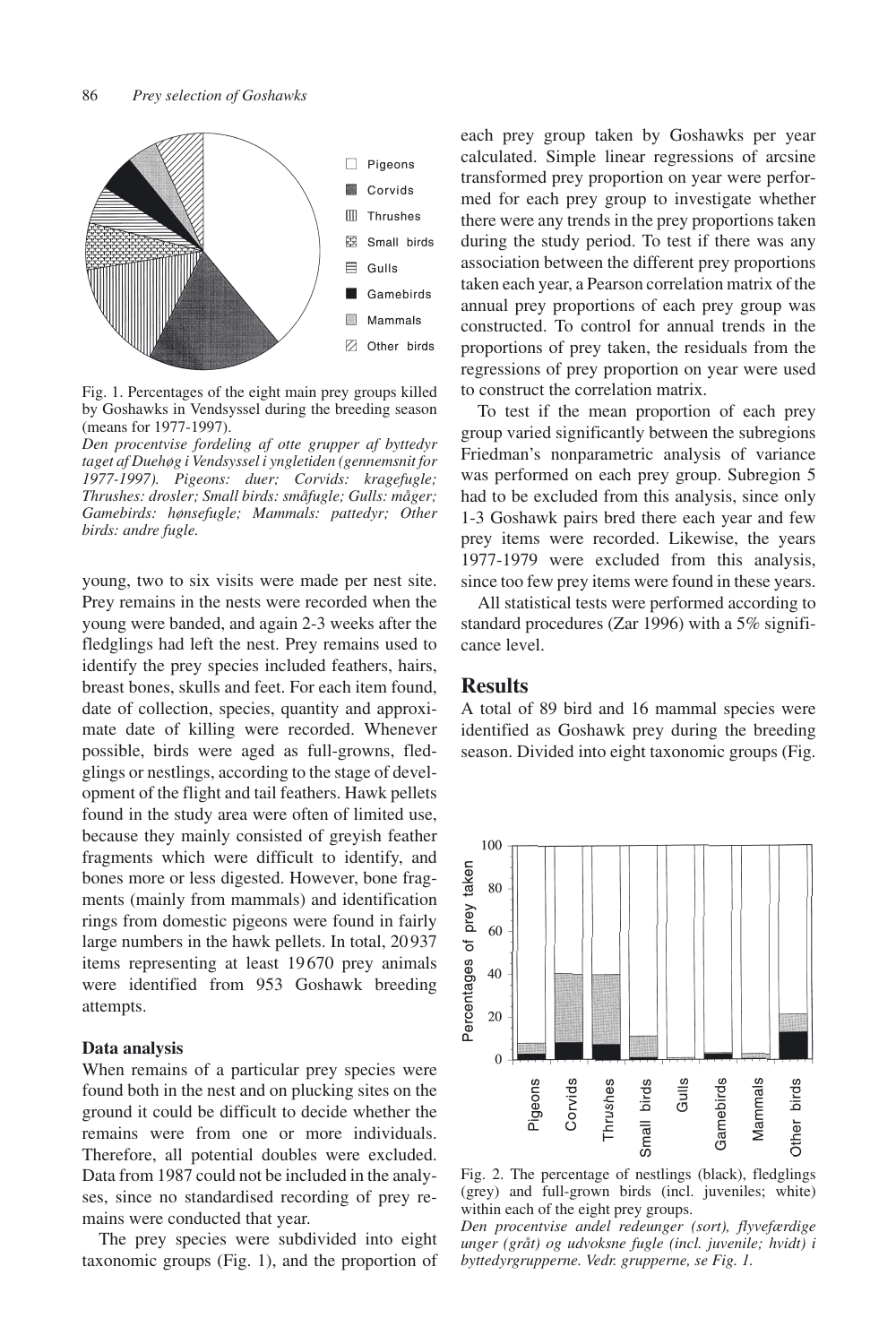



Fig. 3. Annual variation in the proportion (%) of the different prey groups. The number of prey items recorded each year is indicated in brackets.

*Den årlige variation i andelen af de forskellige byttedyrgrupper (%) (jf. Fig. 1). Antal byttedyr registreret hvert år er angivet i parentes.*

1) the prey species were, in descending order of frequency:

1) Pigeons (Columbidae), constituting 40% of all prey items identified, were mostly domestic pigeons *Columba livia* (53% of pigeons) and Wood Pigeons *Columba palumbus* (42%). Most pigeons were full-grown (92%, Fig. 2).

2) Corvids (Corvidae) constituted 19% of all prey items, the three most important species being Jay *Garrulus glandarius* (52%), Magpie *Pica pica* (34%) and Crow *Corvus corone* (12%). A large proportion of the corvids were taken as fledglings (32%, Fig. 2).

3) Thrushes (Turdidae), constituting 14%, were mainly Blackbirds *Turdus merula* (56%), Song Thrushes *Turdus philomelos* (22%) and Mistle Thrushes *Turdus viscivorus* (14%). As in corvids, a large proportion were fledglings (33%, Fig. 2).

4) Small birds (passerines other than corvids and thrushes) made up 7% of the diet, with Starling *Sturnus vulgaris*(47%) and Skylark *Alauda arven-*

Tab. 1. Regression coefficients (b) and significance levels (p) for arcsine transformed prey proportions regressed against year.

*Regressionskoefficienter (b) og signifikansniveauer (p) ved regression af arcsin-transformeret byttedyrsandel mod årstal.*

| Prey category           | h       | р     |
|-------------------------|---------|-------|
| Pigeons Duer            | $-0.65$ | 0.002 |
| Corvids Kragefugle      | $-0.24$ | 0.30  |
| Thrushes Drosler        | 0.66    | 0.002 |
| Small birds Småfugle    | 0.44    | 0.06  |
| Gulls Måger             | 0.44    | 0.05  |
| Gamebirds Hønsefugle    | $-0.13$ | 0.58  |
| Mammals Pattedyr        | $-0.67$ | 0.001 |
| Other birds Andre fugle | 0.35    | 0.13  |

*sis* (25%) being the predominant species. Most small birds were taken as full-growns, with only 10% being fledglings (Fig. 2).

5) Gulls (Laridae), constituting 5% of the prey, were predominantly Black-headed Gulls *Larus ridibundus* (86%). No gulls were taken as nestlings and less than 1% as fledglings (Fig. 2).

6) Gamebirds (Phasianidae) constituted 5% of the Goshawk diet, of which Partridge *Perdix perdix* (58%) and Pheasant *Phasianus colchicus* (33%) were the most important species. The majority of the gamebirds were taken as full-growns (97%, Fig. 2).

7) Mammals made up only 4% of the prey; 34% of the mammals were squirrels *Sciurus vulgaris*, 20% brown hares *Lepus capensis*, and 42% rodents other than squirrels (mice, rats). The largest mammals killed were hares and a single domestic cat *Felis catus*, but judged from the size most hares were young animals, as was the cat.

8) Other bird species, constituting 6%, were grebes (Podicipedidae, 1), herons (Ardeidae, 1), ducks (Anatidae, 157), raptors (Accipitridae and Falconidae, 254), rails (Rallidae, 98), waders (Charadriidae and Scolopacidae, 299), cuckoos (Cuculidae, 10), owls (Strigidae, 170) and woodpeckers (Picidae, 183).

The proportion of each of these prey groups fluctuated between years (Fig. 3). However, only three of the prey groups showed a significant trend over the 21 years of study, with the proportion of pigeons and mammals declining and the proportion of thrushes increasing (Tab. 1).

One might expect that the prey groups would tend to correlate negatively, since a disproportionately high frequency of one prey group in any year necessarily means fewer of the other groups combined. From Tab. 2 it appears that there was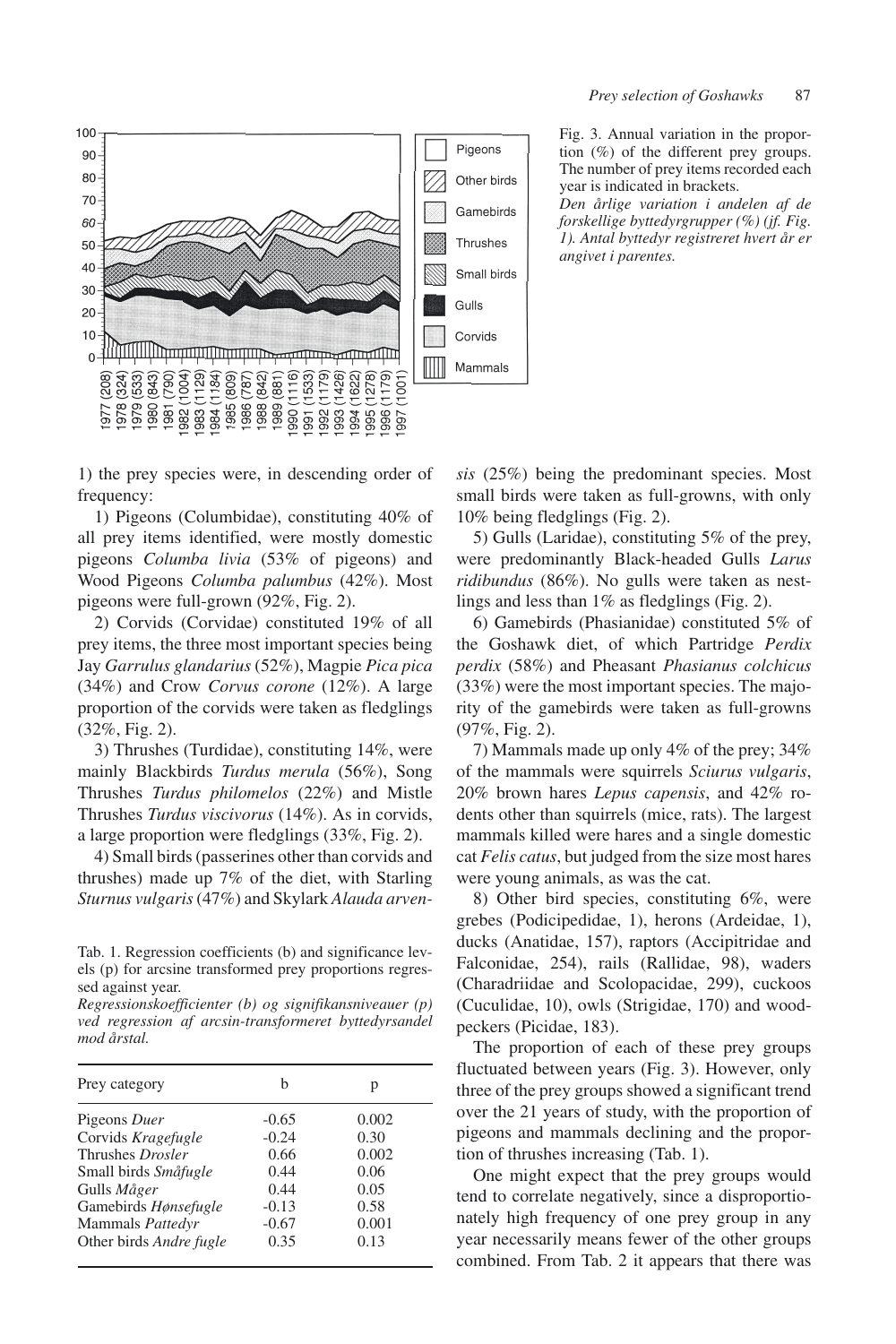| Tab. 2. Pearson correlation matrix showing the relationship between the eight different prey groups. The values used |  |
|----------------------------------------------------------------------------------------------------------------------|--|
| in the correlations were the residuals from prey group on year regressions.                                          |  |

*Korrelationsmatrix visende de indbyrdes korrelationskoefficienter mellem de otte byttedyrgrupper. Som den enkelte byttedyrgruppes andel er anvendt residualerne fra den lineære regression af andel mod årstal (jf. Tab. 1).*

|                         | <b>Gamebirds</b> | Gulls     | Pigeons     | Corvids  | Thrushes | Small<br>birds | <b>Mammals</b> |
|-------------------------|------------------|-----------|-------------|----------|----------|----------------|----------------|
| Gulls <i>Måger</i>      | $-0.395$         |           |             |          |          |                |                |
| Pigeons Duer            | 0.428            | $-0.442$  |             |          |          |                |                |
| Corvids Kragefugle      | $-0.725***$      | 0.205     | $-0.085$    |          |          |                |                |
| Thrushes Drosler        | $-0.377$         | 0.098     | $-0.739***$ | $-0.168$ |          |                |                |
| Small birds Småfugle    | $-0.550*$        | 0.029     | $-0.272$    | $0.466*$ | 0.136    |                |                |
| Mammals Pattedyr        | $0.569**$        | $-0.511*$ | 0.430       | $-0.394$ | $-0.384$ | $-0.519*$      |                |
| Other birds Andre fugle | 0.108            | 0.221     | $-0.502*$   | $-0.200$ | 0.173    | $-0.001$       | $-0.151$       |

\* p < 0.05; \*\* p < 0.01; \*\*\* p < 0.001

indeed a significantly negative correlation between several prey groups, especially between corvids and gamebirds and between thrushes and pigeons. However, positive correlations were found between small birds and corvids and between gamebirds and mammals.

The proportion constituted by each prey group within seven of the eight subregions for the years 1980-1997 appears from Fig. 4. There was a significant difference in the mean proportion taken per subregion for all eight prey groups (Friedman test with df = 6: Pigeons:  $\chi^2$  = 38.1, p < 0.0001; Corvids:  $\chi^2 = 25.2$ , p < 0.0003; Thrushes:  $\chi^2 =$ 23.0, p < 0.0008; Gulls:  $\chi^2 = 57.0$ , p < 0.0001; Small birds:  $\chi^2$  = 28.0, p < 0.0001; Gamebirds:  $\chi^2$  $= 55.5$ , p < 0.0001; Mammals:  $χ² = 16.0$ , p < 0.05 and Other birds:  $\chi^2 = 25.2$  p < 0.0003).

## **Discussion**

Three types of bias were likely in the collected material of prey remains. First, large or pale prey items (such as gulls and pigeons) may be more easily discovered or last longer than pluckings from small birds and mammals. Second, small prey species may be swallowed whole, leaving only few or no remains. The frequency of small prey species would hence be underestimated in studies based on prey remains, an effect that was confirmed in a recent Norwegian study (Nygård et al. 1998). Third, prey found near active Goshawk nests may not be representative for the diet in general of full-grown Goshawks in the area. More than 50% of all first-year females and 30% of the second-year females in the study area did not breed (own unpubl. data), and during the breeding season non-breeders could be expected to kill a larger proportion of large prey than breeding birds

because females take larger prey than males (Opdam 1975, Ziesemer 1983), and during the incubation and early chick stages breeding females do not hunt (Holstein 1942). So the data presented here only represent the prey selection of breeders and are likely to underestimate small prey.

Despite the wide range of prey species taken, relatively few species emerged as really important. The five most frequent prey species (domestic pigeon, Wood Pigeon, Jay, Blackbird and Magpie) provided 63% of all items, and among prey groups pigeons, corvids and thrushes constituted 73%. Inexperienced fledgling birds would be expected to be highly vulnerable to predators, but 80% of all birds were taken as full-growns and only 15% as fledglings and 5% as nestlings (Fig. 2), although the proportion of nestlings probably is underestimated due to the effects mentioned above. Only fledglings of corvids and thrushes were common, constituting 32% of all corvids and 33% of thrushes. For Jay and Mistle Thrush more than 40% of the individuals killed by Goshawks were fledglings. However, a large proportion of the prey classed as full-grown (based on wing and tail feathers) may actually have been juveniles, so the predation on young individuals was probably much more marked than apparent from Fig. 2. In the Starling – where full-grown juveniles can be distinguished from adults by the colour of the flight feathers  $-81\%$  of all individuals taken were juveniles.

Since gamekeepers often kill Goshawks near gamebird rearing pens, it was interesting to examine the proportion of gamebirds in the hawk diet. Over the 21 years of study only 309 Pheasants and 544 Partridges (less than 5% of the prey items) were recorded killed by Goshawks during the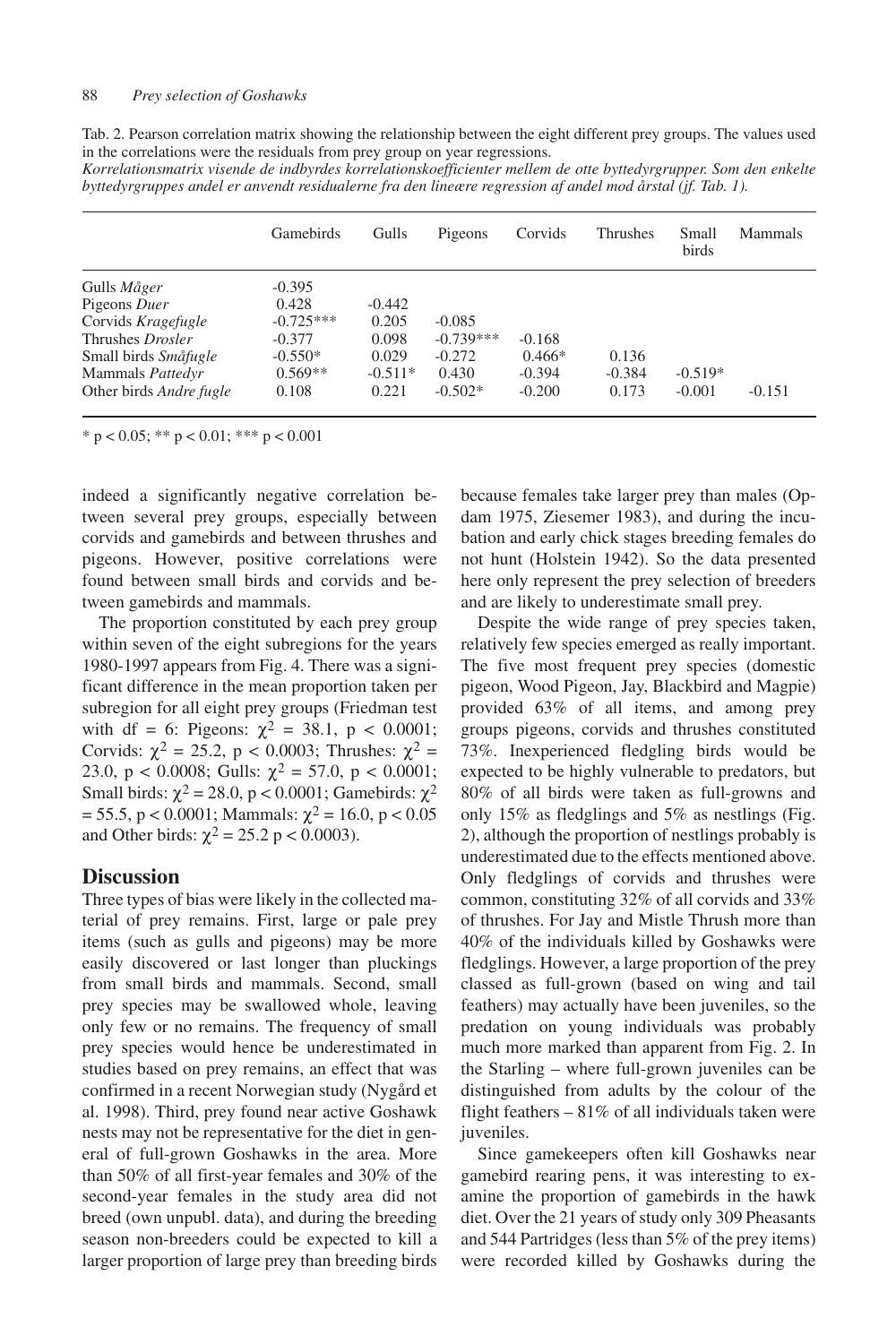breeding season. Without knowing the number of Pheasants and Partridges in the study area, it was not possible to estimate the proportion that was predated, but it was probably no more than a few percent. However, in other parts of Denmark where the release of Pheasants and other gamebirds is more widespread than in Vendsyssel, gamebirds may constitute a larger proportion of the Goshawk diet, since the hawks tend to prey on the most abundant prey species (see below). Outside the breeding season the Goshawk may also be a more important predator on gamebirds in Vendsyssel. Inexperienced yearling Goshawks with poor hunting skills are likely to be attracted by concentrations of gamebirds at rearing pens, and during winter, when food is often scarce, adult Goshawks may also be expected to take more gamebirds. That people keeping pigeons in Vendsyssel consider the Goshawk a pest also during the breeding season may be justified by the high proportion of domestic pigeons (21%) in the diet according to our results. For a thorough discussion of Goshawk predation on domestic pigeons in the study area, see Nielsen (1998).

The proportion of the different prey groups fluctuated between years (Fig. 3). In years with few pigeons killed, the Goshawks preyed more heavily on thrushes and "other birds", and in years with few corvids and "small birds" a larger proportion of gamebirds was found (Tab. 2). The strong negative relationships found between pigeons/thrushes ( $r^2 = 0.55$ ) and corvids/gamebirds ( $r^2 = 0.53$ ) indicate that these prey groups were truly complementary, possibly reflecting overlapping habitat use within these pairs of prey groups. Corvids and gamebirds often live in the same kind of habitat, and at least Wood Pigeons live in similar habitat as the thrushes, while domestic pigeons to some extent share its habitat with the Blackbird. Overlapping habitats may also explain why positive correlations were found between corvids/small birds and gamebirds/mammals, since small birds and mammals constituted only small proportions of the diet and may have been killed opportunistically of Goshawks hunting for corvids and gamebirds, respectively.

Several other studies have been conducted on the diet of the Goshawk in Europe (Uttendörfer 1952, Opdam et al. 1977, Lindén & Wikman 1983, Ziesemer 1983, Bezzel et al. 1997, Nygård et al. 1998). These studies show geographical variation in the main prey types selected, e.g. tetraonids and thrushes in Finland (Lindén & Wikman l.c.) and thrushes and pigeons in Germany (Bezzel et al.



Fig. 4. Percentages of prey groups in seven of the eight subregions of the study area (means for the years 1980- 1997). Top: Corvids (white), gulls (grey), pigeons (hatched), thrushes (black). Bottom: Gamebirds (white), mammals (grey) small birds (hatched), other birds (black).

*Byttedyrgruppernes andel (%) i de forskellige delområder (gennemsnit for 1980-1997). Øverst: Kragefugle (hvidt), måger (gråt), duer (skraveret), drosler (sort). Nederst: Hønsefugle (hvidt), pattedyr (gråt), småfugle (skraveret), andre fugle (sort).*

l.c.). Even on the small geographical scale of this study, the diet differed significantly in composition between subregions (Fig. 4), paralleling differences in local prey abundance. The frequency of gulls in the diet of Goshawks exemplifies this, since gulls constituted 20% of the prey in subregion 2 (Fig. 4) on the east coast of Vendsyssel, where 20 000 pairs of Black-headed Gulls breed on the adjacent Hirsholmene (Olsen 1992). In no other subregion did gulls constitute more than 8% of the diet. Likewise, gamebirds were most frequent as prey in subregions 4 and 8 (Fig. 4) which exhibited the best gamebird habitats, i.e. large agricultural areas and small forests with extensive forestry. Thus, even though the Goshawks predominantly preyed upon pigeons, corvids and thrush